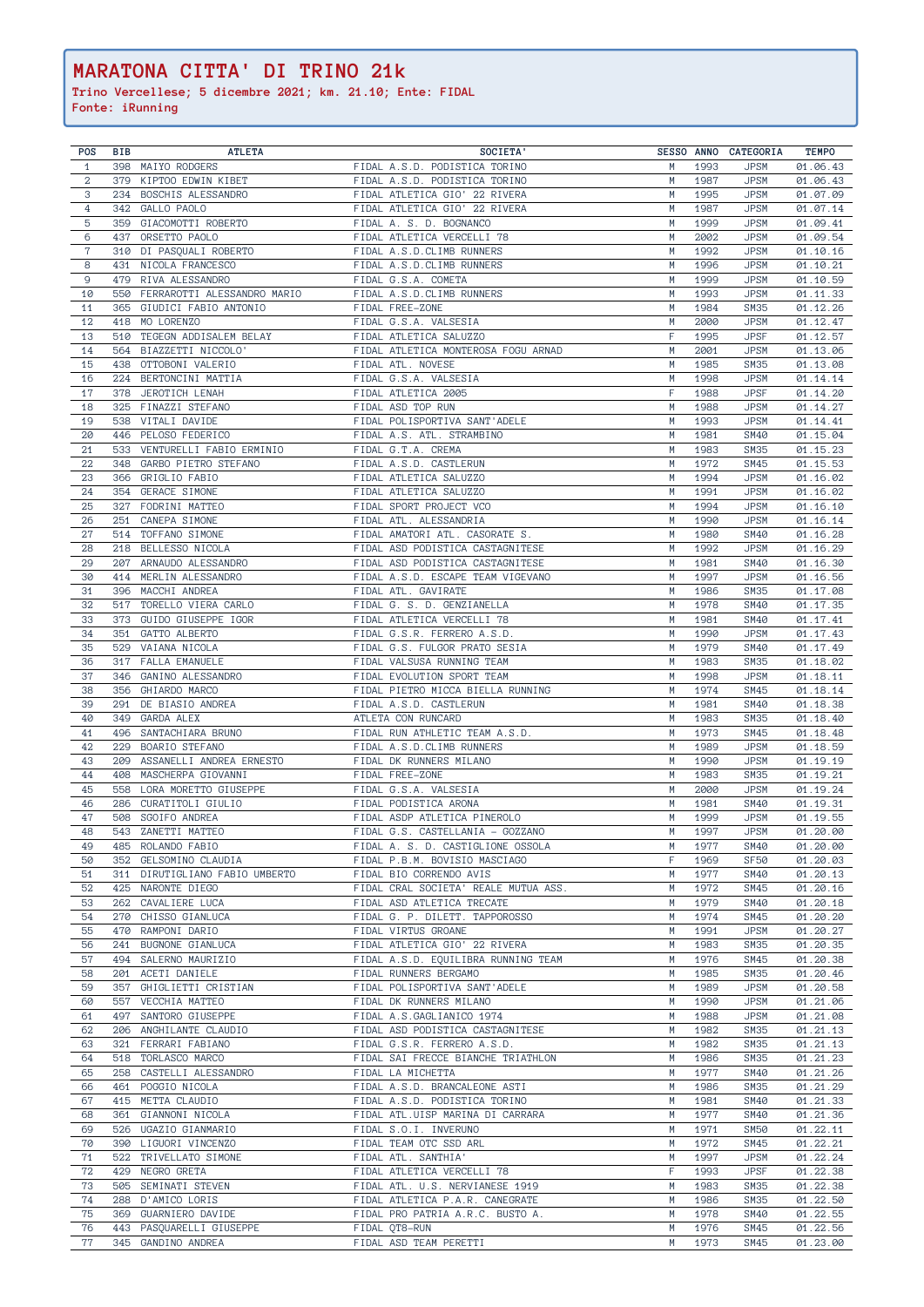| 78         |     | 480 RIZZO LEONARDO                       | FIDAL A.S.D. CAMPOBELLO CORRE                 | M      | 1975         | SM45                | 01.23.13             |
|------------|-----|------------------------------------------|-----------------------------------------------|--------|--------------|---------------------|----------------------|
| 79         |     | 436 OPRANDI OSCAR                        | FIDAL FO' DI PE                               | M      | 1978         | <b>SM40</b>         | 01.23.28             |
| 80         |     | 267 CENACCHI ALESSANDRO                  | FIDAL ATLETICA VENTUROLI                      | M      | 1971         | <b>SM50</b>         | 01.23.36             |
| 81         |     | 548 ZUBLENA ANDREA                       | FIDAL A.S.D. OLIMPIA RUNNERS                  | M      | 1981         | SM40                | 01.23.50             |
| 82         |     | 374 GULINO GIUSEPPE                      | FIDAL A.S.D. GATE-CRAL INPS                   | M      | 1968         | <b>SM50</b>         | 01.24.04             |
| 83         | 255 | CASETTA ROMINA                           | FIDAL G.S.R. FERRERO A.S.D.                   | F      | 1982         | <b>SF35</b>         | 01.24.24             |
| 84         |     | 503 SCHIAVA MARCO                        | FIDAL ATLETICA VALLE SCRIVIA                  | M      | 1987         | JPSM                | 01.24.25             |
|            |     |                                          |                                               |        |              |                     |                      |
| 85         |     | 546 ZILVETTI PAOLO                       | FIDAL A.ATL. CANDELO                          | M      | 1973         | SM45                | 01.24.53             |
| 86         |     | 511 TERZONI MASSIMILIANO                 | FIDAL 0131RUN A.S.D.                          | M      | 1971         | <b>SM50</b>         | 01.25.06             |
| 87         |     | 520 TRAVERSO MATTEO                      | FIDAL ATLETICA VALLE SCRIVIA                  | M      | 1972         | SM45                | 01.25.12             |
| 88         |     | 264 CAZZATO CORCIULO DONATO              | FIDAL 0131RUN A.S.D.                          | M      | 1970         | <b>SM50</b>         | 01.25.53             |
| 89         |     | 362 GIGLIO GIOVANNI                      | FIDAL A. S. DILETT. DORATLETICA               | M      | 1969         | <b>SM50</b>         | 01.26.14             |
| 90         |     | 394 LUNINI ADRIANO                       | FIDAL PODISMO MUGGIANO                        | M      | 1962         | SM55                | 01.26.16             |
| 91         |     | 447 PENNATI MARCO                        | FIDAL O.S.A. ORG.SPORTIVA ALPINISTI           | M      | 1987         | <b>JPSM</b>         | 01.26.18             |
| 92         | 562 | CANTU' MASSIMO                           | FIDAL DK RUNNERS MILANO                       | M      | 1985         | SM35                | 01.26.25             |
|            |     |                                          |                                               |        |              |                     |                      |
| 93         |     | 506 SEMINO CARLO                         | FIDAL AZALAI A.S.D.                           | M      | 1971         | SM50                | 01.26.38             |
| 94         | 481 | ROBAZZA STEFANO                          | FIDAL A.S.D. GATE-CRAL INPS                   | M      | 1984         | <b>SM35</b>         | 01.26.43             |
| 95         |     | 283 COSTABELLO LUCA                      | FIDAL A.S.D. VIGONECHECORRE                   | M      | 1974         | SM45                | 01.26.50             |
| 96         |     | 387 LAZZARIN ALESSANDRO                  | FIDAL ASS. DILET. CANAVESE 2005               | M      | 1970         | <b>SM50</b>         | 01.27.00             |
| 97         | 295 | DE PALMA GIOVANNI                        | FIDAL ASD PODISTICA PERALTO GENOVA            | M      | 1984         | <b>SM35</b>         | 01.27.01             |
| 98         |     | 244 BUSTO MARCO                          | FIDAL ASD ATLETICA TRECATE                    | M      | 1980         | <b>SM40</b>         | 01.27.09             |
| 99         | 256 | CASIRAGHI GILBERTO                       | FIDAL A.L.S. CREMELLA                         | M      | 1968         | <b>SM50</b>         | 01.27.11             |
| 100        |     | 401 MANZATO ROBERTO                      | ATLETA CON RUNCARD                            | M      | 1982         | <b>SM35</b>         | 01.27.17             |
|            |     |                                          |                                               |        |              |                     |                      |
| 101        |     | 367 GROMETTO LUCA                        | FIDAL A.S.D.CLIMB RUNNERS                     | M      | 1985         | <b>SM35</b>         | 01.27.24             |
| 102        |     | 525 UBERTALLI GIACOMO                    | FIDAL PIETRO MICCA BIELLA RUNNING             | M      | 1987         | <b>JPSM</b>         | 01.27.26             |
| 103        |     | 442 PARONELLI DANIELE                    | FIDAL BASE RUNNING                            | M      | 1984         | <b>SM35</b>         | 01.27.30             |
| 104        |     | 312 DORELLA OSVALDO                      | FIDAL G. P. DILETT. TAPPOROSSO                | M      | 1972         | SM45                | 01.27.32             |
| 105        |     | 537 VINCI DONATELLA                      | FIDAL ROAD RUNNERS CLUB MILANO                | F      | 1965         | <b>SF55</b>         | 01.27.33             |
| 106        |     | 451 PESCE PAOLO                          | FIDAL ASS. DILET. CANAVESE 2005               | M      | 1975         | SM45                | 01.27.36             |
| 107        |     | 512 TESTA ERIKA                          | FIDAL ASD GRUPPO PODISTI ALBESI               | F      | 1991         | <b>JPSF</b>         | 01.27.46             |
| 108        |     | 363 GIORDA SAMUEL                        | FIDAL ASD TEAM PERETTI                        | M      | 1976         | SM45                | 01.27.48             |
|            |     |                                          |                                               |        |              |                     |                      |
| 109        |     | 524 TURRA PIERFRANCESCO                  | FIDAL RUNAWAY MILANO A.S.D.                   | M      | 1967         | <b>SM50</b>         | 01.27.55             |
| 110        |     | 236 BOT ALESSANDRO                       | ATLETA CON RUNCARD                            | M      | 1998         | <b>JPSM</b>         | 01.28.26             |
| 111        |     | 250 CAMUSO TOMMASO                       | FIDAL TIGER SPORT RUNNING TEAM ASD            | M      | 1965         | SM55                | 01.28.30             |
| 112        |     | 483 ROCCHITELLI GIULIO                   | FIDAL PRO PATRIA A.R.C. BUSTO A.              | M      | 1975         | SM45                | 01.28.36             |
| 113        |     | 265 CENA MASSIMO                         | FIDAL DURBANO GAS ENERGY RIVAROLO 77          | M      | 1973         | SM45                | 01.28.37             |
| 114        |     | 211 BALLEELLO DANIELE                    | FIDAL U.S. S.VITTORE O. 1906                  | M      | 1960         | SM60                | 01.28.42             |
| 115        | 386 | LATINA ANTONIO                           | FIDAL PODISMO MUGGIANO                        | M      | 1974         | SM45                | 01.28.49             |
| 116        | 285 | CREVOLA DAVIDE                           | FIDAL BIO CORRENDO AVIS                       | M      | 1969         | SM50                | 01.28.58             |
| 117        |     |                                          |                                               |        |              |                     |                      |
|            |     | 318 FALLARINI STEFANO                    | FIDAL ASD ATLETICA TRECATE                    | M      | 1965         | SM55                | 01.29.11             |
| 118        |     | 475 REGIS DENIS                          | FIDAL DURBANO GAS ENERGY RIVAROLO 77          | M      | 1965         | <b>SM55</b>         | 01.29.33             |
| 119        |     | 534 VERCELLINO ANDREA                    | FIDAL A.S.D.CLIMB RUNNERS                     | M      | 1986         | <b>SM35</b>         | 01.29.39             |
| 120        |     | 290 DAPONTE RENATO                       | FIDAL ATL. NOVESE                             | M      | 1980         | SM40                | 01.29.57             |
|            |     | 420 MONTEFUSCO MICHAEL                   | ATLETA CON RUNCARD                            | M      | 1988         | <b>JPSM</b>         | 01.29.57             |
| 121        |     |                                          |                                               |        |              |                     |                      |
|            |     |                                          |                                               | M      | 1959         | SM60                |                      |
| 122        |     | 504 SCOFFONE PIERALDO                    | FIDAL A.S.D. BRANCALEONE ASTI                 |        |              |                     | 01.30.02             |
| 123        |     | 417 MINARDI MICHELE                      | FIDAL PODISTICA NONE                          | M      | 1960         | SM60                | 01.30.06             |
| 124        |     | 315 FABBRICATORE ALESSANDRO              | FIDAL TIGER SPORT RUNNING TEAM ASD            | M      | 1978         | SM40                | 01.30.14             |
| 125        |     | 521 TRIPANI MARGHERITA MARIA VIT         | FIDAL A.S.D. EQUILIBRA RUNNING TEAM           | F      | 1993         | <b>JPSF</b>         | 01.30.17             |
| 126        | 385 | LANZONE STEFANO                          | FIDAL ATLETICA VALLE SCRIVIA                  | M      | 1972         | SM45                | 01.30.19             |
| 127        | 280 | CORICA LEONARDO                          | FIDAL ATLETICA CANAVESANA                     | M      | 1966         | SM55                | 01.30.41             |
| 128        | 230 | BOGINO MARCO                             | FIDAL PIETRO MICCA BIELLA RUNNING             | M      | 1967         | <b>SM50</b>         | 01.31.03             |
| 129        | 471 | RAO LAURA                                | FIDAL A. S. DILETT. DORATLETICA               | F      | 1974         | SF45                | 01.31.04             |
| 130        |     | 263 CAVIGIOLI GIUSEPPE                   | FIDAL TEAM 3 ESSE                             | M      | 1963         | SM55                |                      |
| 131        |     | 465 QUAGLIANO DIEGO                      | FIDAL AZALAI A.S.D.                           | M      | 1981         | SM40                | 01.31.09             |
|            |     |                                          |                                               | M      |              |                     | 01.31.11             |
| 132        |     | 441 PAROLDI ALESSANDRO                   | FIDAL A.S.D. GATE-CRAL INPS                   |        | 1970         | SM50                | 01.31.11             |
| 133        |     | 227 BIVONA GIOVANNI                      | FIDAL CUS PRO PATRIA MILANO                   | M      | 1965         | SM55                | 01.31.11             |
| 134        | 555 | MURO MILENA ADELAIDE                     | ATLETA CON RUNCARD                            | F      | 1975         | SF45                | 01.31.12             |
| 135        | 275 | COLONGO ROBERTA                          | FIDAL PIETRO MICCA BIELLA RUNNING             | F      | 1982         | <b>SF35</b>         | 01.31.23             |
| 136        |     | 477 RINALDO MARTIN DOMENICO              | FIDAL G. P. DILETT. TAPPOROSSO                | M      | 1970         | SM50                | 01.31.29             |
| 137        |     | 213 BARISON DANIELE                      | ATLETA CON RUNCARD                            | M      | 1995         | <b>JPSM</b>         | 01.31.37             |
| 138        |     | 294 DE NARDO PAOLO                       | FIDAL A.S.D. GATE-CRAL INPS                   | M      | 1965         | SM55                | 01.31.43             |
| 139        |     | 382 LANO ANGELA                          | FIDAL A.S.D. BRANCALEONE ASTI                 | F      | 1971         | SF50                | 01.31.48             |
| 140        |     | 364 GIOVINAZZO VINCENZO                  | FIDAL A.S.D. ESCAPE TEAM VIGEVANO             | M      | 1961         | SM60                | 01.31.55             |
|            |     |                                          |                                               | M      |              |                     |                      |
| 141        |     | 455 PINNA ALESSANDRO                     | FIDAL A.S.D. GATE-CRAL INPS                   |        | 1972         | <b>SM45</b>         | 01.31.59             |
| 142        |     | 406 MARINO GIUSEPPE                      | FIDAL AZALAI A.S.D.                           | M      | 1977         | SM40                | 01.32.38             |
| 143        |     | 430 NEMBRO ALESSANDRO                    | FIDAL A.S.D. ESCAPE TEAM VIGEVANO             | M      | 1977         | SM40                | 01.32.43             |
| 144        |     | 435 OPEZZO MARCO                         | ATLETA CON RUNCARD                            | M      | 1977         | SM40                | 01.32.45             |
| 145        |     | 204 ALFIERI FABIO                        | ATLETA CON RUNCARD                            | M      | 1979         | SM40                | 01.33.13             |
| 146        |     | 416 MILANI MATTEO                        | FIDAL S.S. LAZIO ATLETICA LEGGERA             | M      | 1993         | <b>JPSM</b>         | 01.33.32             |
| 147        |     | 509 SULCIS PIER FRANCESCO                | FIDAL A.S.D. ATL. FOSSANO '75                 | M      | 1980         | SM40                | 01.33.42             |
| 148        | 547 | ZINGARELLI ALESSANDRO                    | FIDAL A.ATL. CANDELO                          | M      | 1977         | SM40                | 01.33.57             |
| 149        | 450 | PERRI FRANCO                             | FIDAL AZALAI A.S.D.                           | M      | 1975         | SM45                | 01.34.02             |
|            | 389 |                                          |                                               | M      | 1977         | SM40                | 01.34.05             |
| 150        |     | LAZZER ENRICO                            | FIDAL A.S.D. OLIMPIA RUNNERS                  |        |              |                     |                      |
| 151        | 260 | CASU ROBERTO                             | FIDAL ATLETICA VALPELLICE                     | M      | 1979         | SM40                | 01.34.18             |
| 152        | 412 | MERIALDI PAOLO                           | FIDAL 0131RUN A.S.D.                          | M      | 1976         | SM45                | 01.34.19             |
| 153        | 333 | FRANZINI ANDREA                          | FIDAL ATLETICOM ASD                           | M      | 2003         | <b>JPSM</b>         | 01.34.23             |
| 154        | 297 | DE VUONO GIANLUCA                        | FIDAL A.S. ATL. STRAMBINO                     | M      | 1976         | SM45                | 01.34.23             |
| 155<br>156 | 561 | CESANA FERDINANDO<br>466 RADAELLI SERGIO | FIDAL ASD AVIS OGGIONO<br>FIDAL RUNNERS DESIO | M<br>M | 1962<br>1956 | <b>SM55</b><br>SM65 | 01.34.31<br>01.35.09 |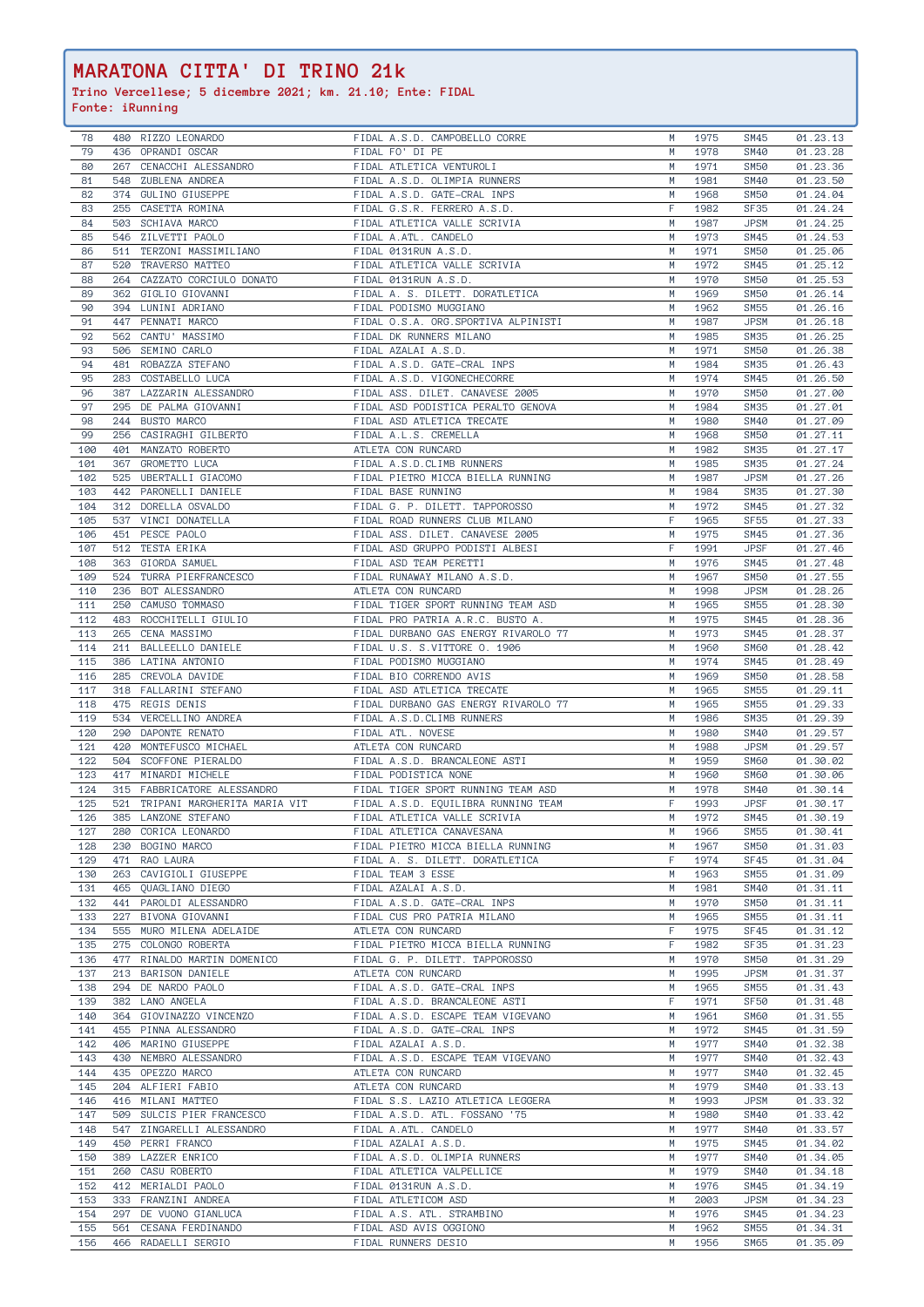| 157        |     | 210 BACIGALUPO BARTOLOMEO          | FIDAL MARATONETI GENOVESI                           | M      | 1952         | SM65             | 01.36.12             |
|------------|-----|------------------------------------|-----------------------------------------------------|--------|--------------|------------------|----------------------|
| 158        |     | 549 FALCO DAVIDE                   | FIDAL A.S.D. VIGONECHECORRE                         | M      | 1973         | SM45             | 01.36.25             |
| 159        |     | 254 CARNIATO MARCO                 | FIDAL ATL. ALESSANDRIA                              | M      | 1979         | <b>SM40</b>      | 01.36.49             |
| 160        |     | 350 GARIAZZO ALESSIA               | FIDAL PIETRO MICCA BIELLA RUNNING                   | F      | 1977         | <b>SF40</b>      | 01.36.51             |
|            |     |                                    |                                                     |        |              |                  |                      |
| 161        |     | 500 SCAPARRINO FRANCO              | FIDAL G.P. CARTOTECNICA PIEMONTESE A                | M      | 1962         | SM55             | 01.37.05             |
| 162        |     | 272 COLLATO ROBERTO                | FIDAL JUNIORATLETICA ASD                            | M      | 1958         | SM60             | 01.37.13             |
| 163        | 235 | BOSINA MARCO                       | FIDAL ATLETICA RUB. F.LLI FRATTINI                  | M      | 1968         | <b>SM50</b>      | 01.37.14             |
| 164        |     | 384 LANTICINA DARIO                | FIDAL ONDAVERDE ATHLETIC TEAM                       | M      | 1971         | <b>SM50</b>      | 01.37.24             |
| 165        |     | 535 VETTORELLO PAOLO               | FIDAL CRAL SOCIETA' REALE MUTUA ASS.                | M      | 1971         | <b>SM50</b>      | 01.37.27             |
|            |     |                                    | FIDAL A.S.D. PODISTICA TORINO                       |        |              |                  |                      |
| 166        |     | 486 ROMERO MARIO                   |                                                     | M      | 1965         | <b>SM55</b>      | 01.37.28             |
| 167        |     | 344 GALVANI GABRIELE               | FIDAL ATLETICA CANAVESANA                           | M      | 1984         | <b>SM35</b>      | 01.37.30             |
| 168        |     | 334 FRIGNANI PAOLO                 | FIDAL 0131RUN A.S.D.                                | M      | 1978         | SM40             | 01.37.33             |
| 169        |     | 542 ZAGAMI MARCELLO                | FIDAL A. S. DILETT. DORATLETICA                     | M      | 1967         | <b>SM50</b>      | 01.37.49             |
|            |     |                                    |                                                     |        |              |                  |                      |
| 170        |     | 337 FUSE' GIUSEPPE                 | FIDAL ATL. 99 VITTUONE                              | M      | 1958         | <b>SM60</b>      | 01.37.50             |
| 171        |     | 468 RAMINA MATTEO                  | FIDAL AMATORI ATL. CASORATE S.                      | M      | 1985         | SM35             | 01.37.51             |
| 172        |     | 370 GUERINI OMAR                   | FIDAL ATL. FRANCIACORTA                             | M      | 1984         | <b>SM35</b>      | 01.37.57             |
| 173        |     | 531 VALLE PAOLA                    | FIDAL ATLETICA VERCELLI 78                          | F      | 1978         | SF40             | 01.37.58             |
|            |     |                                    |                                                     |        |              |                  |                      |
| 174        | 462 | PONTESILLI PAOLO                   | ATLETA CON RUNCARD                                  | M      | 1982         | <b>SM35</b>      | 01.38.09             |
| 175        | 335 | FROMBOLA FABRIZIO                  | FIDAL CUS PRO PATRIA MILANO                         | M      | 1979         | <b>SM40</b>      | 01.38.17             |
| 176        | 527 | USAN STEFANIA                      | FIDAL POLISPORTIVA SOCIALE CHINA E P                | F      | 1990         | <b>JPSF</b>      | 01.38.18             |
| 177        |     | 545 ZANONI CLAUDIO                 | FIDAL MARATONETI GENOVESI                           | M      | 1955         | SM65             | 01.38.18             |
|            |     |                                    |                                                     |        |              |                  |                      |
| 178        | 539 | VITARI VITTORIO                    | FIDAL ATL. 99 VITTUONE                              | M      | 1951         | $SM70+$          | 01.38.19             |
| 179        |     | 392 LOMARTIRE FABRIZIO             | FIDAL ASS. DILET. CANAVESE 2005                     | M      | 1969         | <b>SM50</b>      | 01.38.29             |
| 180        |     | 257 CASSOLA BARBARA                | FIDAL POL. OLONIA                                   | F      | 1973         | SF45             | 01.38.33             |
| 181        |     | 355 GERMANETTI STEFANO             | FIDAL LA VETTA RUNNING                              | M      | 1977         | <b>SM40</b>      | 01.38.42             |
|            |     |                                    |                                                     |        |              |                  |                      |
| 182        | 219 | BELLI STEFANO                      | FIDAL C.C.R.SPORT. ALPINI TROFARELLO                | M      | 1964         | <b>SM55</b>      | 01.38.53             |
| 183        |     | 320 FEO GIUSEPPINA                 | FIDAL PIETRO MICCA BIELLA RUNNING                   | F      | 1976         | SF45             | 01.39.15             |
| 184        | 377 | HERREN SOLANGE                     | FIDAL ATLETICA SANDRO CALVESI                       | F      | 1981         | SF40             | 01.39.24             |
|            |     |                                    |                                                     |        | 1974         |                  |                      |
| 185        |     | 551 CASTELLI ROBERTO               | FIDAL CAMPUS VARESE RUNNERS                         | M      |              | SM45             | 01.39.36             |
| 186        |     | 231 BOLLA CORRADO                  | FIDAL A.S.D.POD. VALLE INFERNOTTO                   | M      | 1967         | <b>SM50</b>      | 01.39.38             |
| 187        | 237 | BOTEZATU IULIANA                   | FIDAL PIETRO MICCA BIELLA RUNNING                   | F      | 1980         | SF40             | 01.39.43             |
| 188        | 428 | NEGRO FRER CHRISTIAN               | FIDAL BASE RUNNING                                  | M      | 1980         | <b>SM40</b>      | 01.39.48             |
|            |     |                                    |                                                     |        |              |                  |                      |
| 189        |     | 245 CABRINO IVO                    | FIDAL A.S.D. U.S. SANFRONT ATLETICA                 | M      | 1968         | <b>SM50</b>      | 01.39.49             |
| 190        |     | 404 MARIN ENRICO                   | ATLETA CON RUNCARD                                  | M      | 1994         | <b>JPSM</b>      | 01.39.59             |
| 191        |     | 322 FERRARIS DARIA                 | FIDAL TORINO ROAD RUNNERS A.S.D.                    | $F -$  | 1996         | <b>JPSF</b>      | 01.40.00             |
| 192        |     | 491 RUSSO ANDREA                   | FIDAL MARATONETI GENOVESI                           | M      | 1969         | <b>SM50</b>      | 01.40.08             |
|            |     |                                    |                                                     |        |              |                  |                      |
| 193        |     | 464 PRIVITERA RICCARDO             | ATLETA CON RUNCARD                                  | M      | 1991         | <b>JPSM</b>      | 01.40.11             |
| 194        | 556 | BALDASSARRE EMANUELE               | FIDAL CSD GUARDIA DI FINANZA AOSTA                  | M      | 1975         | SM45             | 01.40.32             |
| 195        |     | 376 GUZZETTI LAMBERTO              | FIDAL TEAM 3 ESSE                                   | M      | 1962         | <b>SM55</b>      | 01.40.47             |
| 196        |     | 358 GIACHINO LUCA                  | FIDAL A.S. ATL. STRAMBINO                           | M      | 1982         | <b>SM35</b>      | 01.40.58             |
|            |     |                                    |                                                     |        |              |                  |                      |
| 197        |     | 319 FANTASIA NICOLA                | FIDAL PIETRO MICCA BIELLA RUNNING                   | M      | 1963         | SM55             | 01.41.00             |
| 198        |     | 324 FERRERO ROBERTO                | FIDAL CRAL SOCIETA' REALE MUTUA ASS.                | M      | 1958         | SM60             | 01.41.01             |
| 199        |     | 314 DUTTO ELIO                     | FIDAL A.S.D.DRAGONERO                               | M      | 1958         | SM60             | 01.41.15             |
| 200        |     | 259 CASTELLO ANTONELLA             | FIDAL ATL. NOVESE                                   | F      | 1964         | SF <sub>55</sub> | 01.41.22             |
|            |     |                                    |                                                     |        |              |                  |                      |
| 201        | 487 | ROSSETTI MASSIMILIANO              | FIDAL A.S.D. CASTLERUN                              | M      | 1970         | SM50             | 01.41.47             |
| 202        |     | 492 SACCHI FILIPPO                 | FIDAL TEAM OTC SSD ARL                              | M      | 1963         | SM55             | 01.41.53             |
|            |     | DESTITO VITO SANDRO                |                                                     |        |              | <b>SM50</b>      | 01.42.08             |
|            | 307 |                                    |                                                     | M      |              |                  |                      |
| 203        |     |                                    | FIDAL ASD GIANNONERUNNING CIRCUIT                   |        | 1970         |                  |                      |
| 204        | 458 | PISTONO PAOLO                      | FIDAL A.ATL. CANDELO                                | M      | 1979         | <b>SM40</b>      | 01.42.13             |
| 205        |     | 261 CATTANEO VITTORIO              | FIDAL A.S.D. CASTLERUN                              | M      | 1965         | <b>SM55</b>      | 01.42.13             |
| 206        | 380 | LA GIORGIA GIANLUCA                | ATLETA CON RUNCARD                                  | M      | 1989         | <b>JPSM</b>      | 01.42.22             |
| 207        | 277 | COLUCCI GERARDO MICHELE            | FIDAL ASD TEAM PERETTI                              | M      | 1974         | SM45             | 01.42.25             |
|            |     |                                    |                                                     |        |              |                  |                      |
| 208        | 368 | GUARDINI IVANO                     | FIDAL TIGER SPORT RUNNING TEAM ASD                  | M      | 1970         | SM50             | 01.42.28             |
| 209        | 326 | FIORI MARCO                        | ATLETA CON RUNCARD                                  | M      | 1968         | <b>SM50</b>      | 01.42.31             |
| 210        |     | 338 GABBA MICHELE                  | FIDAL G.P. TRINESE                                  | M      | 1971         | SM50             | 01.42.47             |
| 211        | 457 | PISCOPO GENNARO                    | FIDAL G.S.R. FERRERO A.S.D.                         | M      | 1960         | SM60             | 01.42.51             |
| 212        |     | 240 BUFFA EMANUELA                 | ATLETA CON RUNCARD                                  | F      | 1976         | SF45             |                      |
|            |     |                                    |                                                     |        |              |                  | 01.43.01             |
| 213        | 423 | MUSSO MARCO                        | FIDAL A.S.D. BRANCALEONE ASTI                       | M      | 1966         | SM55             | 01.43.03             |
| 214        | 433 | NORBIATO MAURA                     | FIDAL ATL. NOVESE                                   | F      | 1978         | SF40             | 01.43.21             |
| 215        | 476 | RICCI TIZIANO                      | FIDAL ASD GIANNONERUNNING CIRCUIT                   | M      | 1972         | SM45             | 01.43.43             |
|            | 371 | GUGLIELMO FABRIZIO                 | FIDAL A.S.D. PODISTICA LEINI'                       | M      | 1972         | SM45             |                      |
| 216        |     |                                    |                                                     |        |              |                  | 01.43.49             |
| 217        | 292 | DE CARIA JOSEPH                    | FIDAL A.S.D. PODISTICA TORINO                       | M      | 1973         | SM45             | 01.43.54             |
| 218        | 225 | BESSONE MARIA CRISTIANA            | FIDAL A.S.D. OLIMPIA RUNNERS                        | F      | 1968         | <b>SF50</b>      | 01.43.55             |
| 219        |     | 502 SCEPI PAOLO                    | FIDAL 0131RUN A.S.D.                                | M      | 1966         | SM55             | 01.44.14             |
| 220        | 296 | DE ROSA DANIELE                    | FIDAL A.S.D. OLIMPIA RUNNERS                        | M      | 1978         | <b>SM40</b>      |                      |
|            |     |                                    |                                                     |        |              |                  | 01.44.39             |
| 221        |     | 426 NATALE GIUSEPPE                | FIDAL PIETRO MICCA BIELLA RUNNING                   | M      | 1966         | <b>SM55</b>      | 01.44.47             |
| 222        |     | 393 LUCHINA MATTEO                 | FIDAL A.S.D. GRAVELLONA VCO                         | M      | 1969         | <b>SM50</b>      | 01.44.52             |
| 223        |     | 301 DEGIOVANNINI GIOVANNI          | FIDAL NOVARA CHE CORRE                              | M      | 1954         | SM65             | 01.44.57             |
| 224        |     | 410 MAZZARINO DANTE                | FIDAL A. S. DILETT. DORATLETICA                     | M      | 1958         | SM60             | 01.44.58             |
|            |     |                                    |                                                     |        |              |                  |                      |
| 225        |     | 493 SADO PIER GIANNI               | FIDAL ASS. DILET. CANAVESE 2005                     | M      | 1958         | SM60             | 01.45.00             |
| 226        | 482 | ROCCATELLO ANDREA                  | FIDAL PIETRO MICCA BIELLA RUNNING                   | M      | 1975         | SM45             | 01.45.05             |
| 227        | 419 | MOCCIA LEONARDO                    | FIDAL TORINO ROAD RUNNERS A.S.D.                    | M      | 1965         | <b>SM55</b>      | 01.45.08             |
|            | 242 |                                    |                                                     | M      |              |                  |                      |
| 228        |     | BUORA FABIO                        | FIDAL TORINO ROAD RUNNERS A.S.D.                    |        | 1973         | <b>SM45</b>      | 01.45.08             |
| 229        |     | 515 TOGNON MARCO                   | FIDAL LA FENICE                                     | M      | 1973         | SM45             | 01.45.47             |
| 230        | 449 | PEREGO LUCA                        | FIDAL S.CLUB LIB. SESTO                             | M      | 1978         | <b>SM40</b>      | 01.45.49             |
| 231        | 444 | PASQUINO AURORA                    | FIDAL G.S.R. FERRERO A.S.D.                         | F      | 1963         | <b>SF55</b>      | 01.45.50             |
| 232        | 252 | CANTELLO GIANPAOLO                 | FIDAL ASS. DILET. CANAVESE 2005                     | M      | 1967         | <b>SM50</b>      | 01.45.57             |
|            |     |                                    |                                                     |        |              |                  |                      |
| 233        | 306 | DESTEFANIS ANDREA                  | FIDAL TORINO ROAD RUNNERS A.S.D.                    | M      | 1970         | <b>SM50</b>      | 01.46.06             |
| 234<br>235 | 469 | RAMINA SIMONE<br>397 MACCIO' LUIGI | FIDAL AMATORI ATL. CASORATE S.<br>FIDAL ATL. NOVESE | M<br>M | 1976<br>1964 | SM45<br>SM55     | 01.46.33<br>01.46.43 |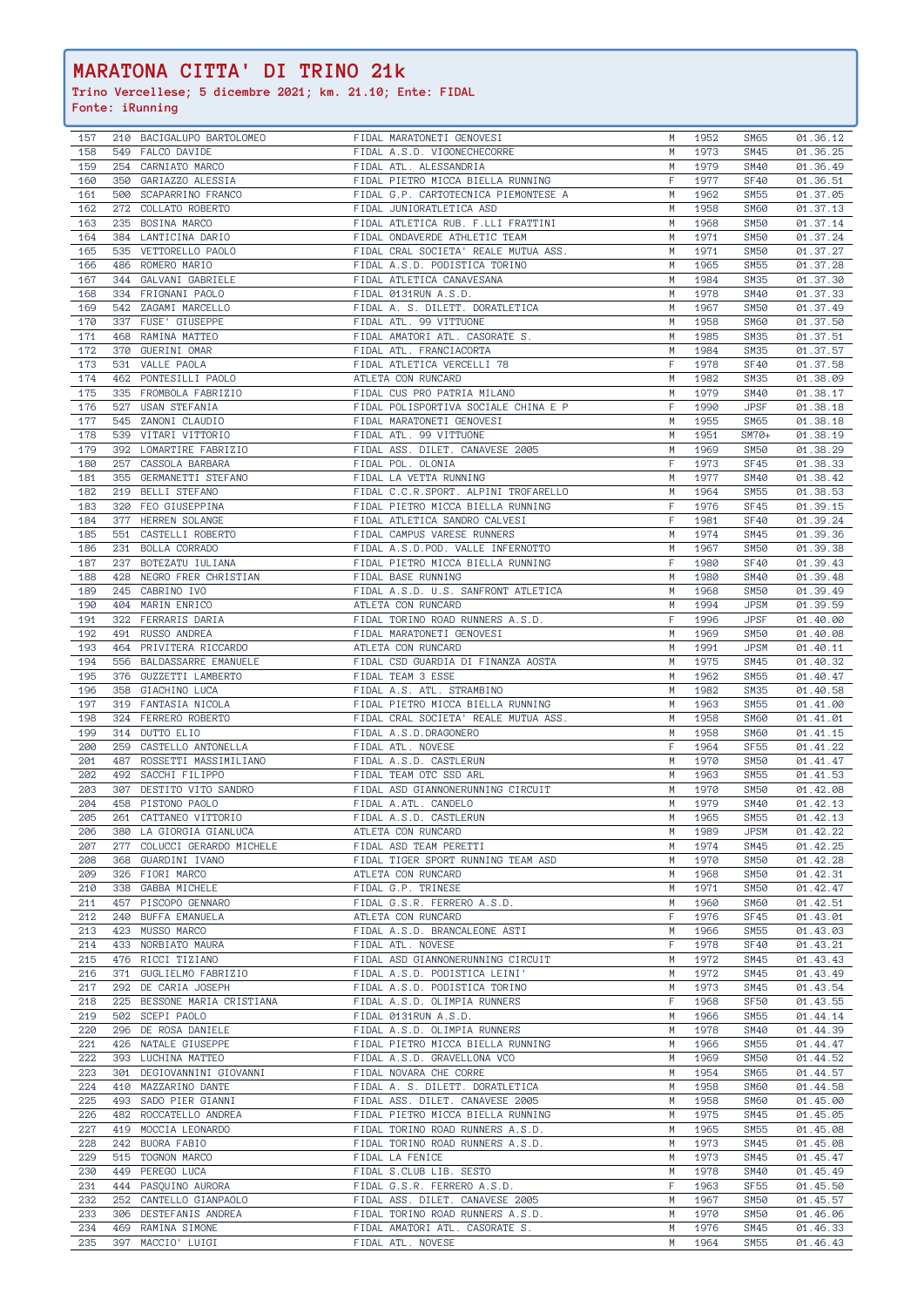| 236 | 445 | PATRUCCO ANDREA          | FIDAL BIO CORRENDO AVIS              | M | 1980   | SM40             | 01.46.46 |
|-----|-----|--------------------------|--------------------------------------|---|--------|------------------|----------|
| 237 |     | 220 BELLIS GIAN PAOLO    | FIDAL TORINO ROAD RUNNERS A.S.D.     | M | 1968   | SM50             | 01.46.57 |
| 238 | 405 | MARINO DANIELE           | FIDAL G.S. SAN MARTINO               | M | 1976   | SM45             | 01.47.12 |
| 239 |     | 339 GAIDO FLAVIO         | FIDAL CRAL SOCIETA' REALE MUTUA ASS. | M | 1956   | <b>SM65</b>      | 01.47.16 |
| 240 |     | 472 RATTO VITTORIO       | FIDAL G. P. DILETT. TAPPOROSSO       | M | 1977   | <b>SM40</b>      | 01.47.36 |
| 241 |     | 473 RAVERA LAURA         | ATLETA CON RUNCARD                   | F | 1987   | <b>JPSF</b>      | 01.47.40 |
|     |     | 513 TESTA NADIA          |                                      | F | 1969   | <b>SF50</b>      |          |
| 242 |     |                          | FIDAL ATL. SANTHIA'                  |   |        |                  | 01.48.12 |
| 243 | 478 | RIPAMONTI STEFANO        | FIDAL A.S.D. PODISTICA TORINO        | M | 1970   | <b>SM50</b>      | 01.48.20 |
| 244 |     | 282 COSTA ANTONINO       | FIDAL SEZ. ATL. ORATORIO CORNAREDO   | M | 1974   | SM45             | 01.48.27 |
| 245 |     | 208 ARSENIATO RICCARDO   | FIDAL BIO CORRENDO AVIS              | M | 1977   | <b>SM40</b>      | 01.48.33 |
| 246 |     | 552 BOFFA CINZIA         | FIDAL A.S.D. CASTLERUN               | F | 1981   | SF40             | 01.48.34 |
| 247 |     | 300 DEGIOVANNI EDMONDO   | FIDAL ATLETICA VERCELLI 78           | M | 1972   | SM45             | 01.48.48 |
| 248 |     | 298 DEANDREA FABIO       | FIDAL BIO CORRENDO AVIS              | M | 1976   | SM45             | 01.48.54 |
|     |     |                          |                                      |   |        |                  |          |
| 249 | 422 | MOSELLI LAURA ANNA MARIA | FIDAL TIGER SPORT RUNNING TEAM ASD   | F | 1966   | SF <sub>55</sub> | 01.49.02 |
| 250 |     | 223 BERNARDI GIORGIO     | ATLETA CON RUNCARD                   | M | 1954   | SM65             | 01.49.36 |
| 251 | 221 | BELLOMI MASSIMILIANO     | FIDAL 3C (COMP. CREMONESE CORRIDORI) | M | 1968   | <b>SM50</b>      | 01.49.39 |
| 252 | 467 | RAGO GAETANO             | ATLETA CON RUNCARD                   | M | 1980   | <b>SM40</b>      | 01.49.43 |
| 253 | 563 | RIGAMONTI EDOARDO        | FIDAL MARATONETI GENOVESI            | M | 1980   | <b>SM40</b>      | 01.50.07 |
| 254 | 289 | DANIELE SERGIO           | FIDAL CRAL SOCIETA' REALE MUTUA ASS. | M | 1962   | SM55             | 01.50.12 |
| 255 | 226 | BIANCHI ELIZABETH        | FIDAL BIO CORRENDO AVIS              |   | 1983   | <b>SF35</b>      | 01.50.25 |
|     |     |                          |                                      |   |        |                  |          |
| 256 |     | 532 VANNELLI ANNA MARIA  | FIDAL PIETRO MICCA BIELLA RUNNING    | F | 1963   | <b>SF55</b>      | 01.50.27 |
| 257 | 501 | SCAPPINI STEFANO         | FIDAL ASD GP GARLASCHESE             | M | 1970   | <b>SM50</b>      | 01.50.35 |
| 258 |     | 540 VUONO FABIANA        | FIDAL G.S. INTERFORZE TORINO         | F | 1985   | <b>SF35</b>      | 01.50.37 |
| 259 |     | 216 BELLACICCO ROBERTA   | FIDAL G.S. INTERFORZE TORINO         | F | 1973   | SF45             | 01.50.37 |
| 260 | 328 | FONDACARO ROSARIO        | FIDAL G.S. INTERFORZE TORINO         | M | 1970   | <b>SM50</b>      | 01.50.46 |
| 261 |     | 383 LANTELME ANDREA      | ATLETA CON RUNCARD                   | M | 1969   | <b>SM50</b>      | 01.50.55 |
| 262 |     | 463 PORETTI EMANUELE     | FIDAL ATHLON RUNNERS                 | M | 1973   | SM45             | 01.51.02 |
|     |     |                          |                                      |   |        |                  |          |
| 263 |     | 560 BERTOLDI LUISA       | ATLETA CON RUNCARD                   | F | 1978   | SF40             | 01.51.17 |
| 264 | 559 | BARBERIS VIGNOLA STEFANO | FIDAL TRAILRUNNINGVALSESSERA         | M | 1965   | SM55             | 01.51.17 |
| 265 |     | 266 CENA STEFANIA        | FIDAL A.S. AMATORI SPORT             | F | 1969   | <b>SF50</b>      | 01.51.32 |
| 266 |     | 347 GARBERO MARCO        | FIDAL G.P. TRINESE                   | M | 1961   | SM60             | 01.51.41 |
| 267 |     | 424 MUSSO ROBERTO        | FIDAL A.S.D. PODISTICA TORINO        | M | 1963   | SM55             | 01.52.17 |
| 268 |     | 222 BENZI MARTA          | ATLETA CON RUNCARD                   | F | 1966   | <b>SF55</b>      | 01.52.31 |
| 269 |     | 381 LABANCA BRUNO        | ATLETA CON RUNCARD                   | M | 1977   | <b>SM40</b>      | 01.52.35 |
|     |     |                          |                                      |   |        |                  |          |
| 270 |     | 309 DI BLASI GIOVANNI    | FIDAL LA PODISTICA ROBBIESE          |   | M 1984 | <b>SM35</b>      | 01.52.50 |
| 271 | 388 | LAZZARO NICOLA           | FIDAL TEAM DLF ASTI ASD              | M | 1952   | SM65             | 01.53.19 |
| 272 | 459 | PIVA DONALD              | FIDAL BIO CORRENDO AVIS              | M | 1977   | <b>SM40</b>      | 01.53.32 |
| 273 | 232 | BONASIA MARIA GRAZIA     | FIDAL A.S.D. OLIMPIA RUNNERS         | F | 1976   | SF45             | 01.54.00 |
| 274 | 279 | CORDA ALESSANDRO         | FIDAL A.S.D. ESCAPE TEAM VIGEVANO    | M | 1977   | <b>SM40</b>      | 01.54.44 |
| 275 | 276 | COLTRO ALESSANDRO        | FIDAL ATL. TRIVERO 2001              | M | 1975   | SM45             | 01.54.48 |
| 276 | 248 | CAMPI GOFFREDO           | ATLETA CON RUNCARD                   | M | 1954   | SM65             | 01.54.59 |
|     |     |                          |                                      | F |        |                  |          |
| 277 | 440 | PAOLUCCI ANTONIETTA      | ATLETA CON RUNCARD                   |   | 1962   | <b>SF55</b>      | 01.55.06 |
| 278 | 287 | CUSCELA LORENZO          | ATLETA CON RUNCARD                   | M | 1961   | <b>SM60</b>      | 01.55.07 |
| 279 |     | 284 CRAVINI MARCO        | FIDAL AMICI DEL MOMBARONE            | M | 1950   | $SM70+$          | 01.55.16 |
| 280 | 281 | CORTESE VALENTINA        | FIDAL A.S.D. OLIMPIA RUNNERS         | F | 1986   | <b>SF35</b>      | 01.55.59 |
| 281 | 407 | MASCARELLO BRUNO         | FIDAL G.S.R. FERRERO A.S.D.          | M | 1952   | SM65             | 01.56.21 |
| 282 | 400 | MANSELLA BIAGIO          | FIDAL S.S. VITTORIO ALFIERI ASTI     | M | 1960   | SM60             | 01.56.23 |
| 283 | 456 | PINNOLINI MARISA         | FIDAL ATLETICA VALPELLICE            | F | 1970   | <b>SF50</b>      | 01.56.57 |
| 284 | 246 | CALLEGHER GIANLUCA       | FIDAL BIO CORRENDO AVIS              | M | 1970   | SM50             | 01.57.01 |
|     |     |                          |                                      |   |        |                  |          |
| 285 | 499 | SCAGLIOTTI MAURO         | ATLETA CON RUNCARD                   | M | 1957   | <b>SM60</b>      | 01.57.05 |
| 286 | 215 | BEGO EMILIANO            | ATLETA CON RUNCARD                   | M | 1972   | SM45             | 01.57.30 |
| 287 | 421 | MORI IRENE               | ATLETA CON RUNCARD                   | F | 1987   | <b>JPSF</b>      | 01.57.32 |
| 288 | 303 | DELLEGRAZIE NICOLA       | FIDAL MONZA MARATHON TEAM - A.S.D.   | M | 1970   | <b>SM50</b>      | 01.57.33 |
| 289 | 278 | COPPINI CINZIA           | FIDAL A.S.D. OLIMPIA RUNNERS         | F | 1968   | <b>SF50</b>      | 01.57.41 |
| 290 | 448 | PERAZZO MASSIMO          | FIDAL MARATONETI GENOVESI            | M | 1967   | <b>SM50</b>      | 01.57.55 |
| 291 | 299 | DEGANUTTI ENZO           | FIDAL ATLETICA DOLOMITI FRIULANE     | M | 1960   | <b>SM60</b>      | 01.58.02 |
| 292 | 372 | GUIDALI ALESSANDRA       | FIDAL MARATONETI GENOVESI            | F | 1969   | <b>SF50</b>      | 01.58.13 |
|     |     |                          |                                      |   |        |                  |          |
| 293 | 214 | BAUDUINO GIANFRANCO      | FIDAL G.S.R. FERRERO A.S.D.          | M | 1951   | $SM7O+$          | 01.58.37 |
| 294 | 238 | BOVOLENTA MARCO          | FIDAL BIO CORRENDO AVIS              | M | 1972   | SM45             | 01.58.44 |
| 295 | 460 | PIZZAGALLI MANUELA       | FIDAL S.CLUB LIB. SESTO              | F | 1978   | SF40             | 01.59.04 |
| 296 | 228 | BO GIUSEPPE              | FIDAL A.S.D. PODISTICA TORINO        | M | 1954   | SM65             | 01.59.12 |
| 297 | 490 | ROSSO MIRCO              | ATLETA CON RUNCARD                   | M | 1965   | SM55             | 01.59.23 |
| 298 | 409 |                          |                                      |   |        |                  | 01.59.47 |
| 299 |     |                          |                                      | F |        |                  |          |
| 300 |     | MATRELLA ROSETTA         | FIDAL A. S. DILETT. DORATLETICA      |   | 1962   | SF <sub>55</sub> |          |
|     |     | 341 GALATI ANTONIO       | FIDAL A.S.D. BRANCALEONE ASTI        | M | 1953   | SM65             | 01.59.52 |
| 301 | 302 | DELLEDONNE PAOLA         | FIDAL PIETRO MICCA BIELLA RUNNING    | F | 1964   | <b>SF55</b>      | 02.00.06 |
|     | 427 | NATTA ALESSANDRA         | FIDAL A. S. DILETT. DORATLETICA      | F | 1966   | <b>SF55</b>      | 02.00.22 |
| 302 |     | 519 TORRE RITA           | FIDAL MARATONETI GENOVESI            | F | 1956   | SF <sub>65</sub> | 02.00.39 |
| 303 |     | 523 TURELLO NALDO        | FIDAL A.S.D. BRANCALEONE ASTI        | M | 1955   | SM65             | 02.00.45 |
| 304 |     | 239 BRUNO MAURA          | ATLETA CON RUNCARD                   | F | 1971   | <b>SF50</b>      | 02.01.01 |
| 305 | 243 | BUSO CLAUDIO             | FIDAL BIO CORRENDO AVIS              | M | 1958   | SM60             | 02.01.48 |
| 306 | 269 | CHIARANDA GIANFRANCO     | FIDAL A.S.D. GATE-CRAL INPS          | M | 1949   | $SM70+$          | 02.01.53 |
|     |     |                          |                                      |   |        |                  |          |
| 307 | 217 | BELLAFIORE STEFANIA      | FIDAL G.S. ATLETICA RIVOLI A.S.D.    | F | 1969   | <b>SF50</b>      | 02.02.02 |
| 308 | 343 | GALLY MASSIMILIANO       | ATLETA CON RUNCARD                   | M | 1968   | <b>SM50</b>      | 02.02.04 |
| 309 | 399 | MANERA MICHELA           | ATLETA CON RUNCARD                   | F | 1977   | <b>SF40</b>      | 02.02.53 |
| 310 | 316 | FALIERO PROVVIDENZA      | ATLETA CON RUNCARD                   | F | 1965   | SF <sub>55</sub> | 02.03.15 |
| 311 | 331 | FOSSATI MARTINA          | FIDAL PIETRO MICCA BIELLA RUNNING    | F | 1975   | SF45             | 02.03.22 |
| 312 | 541 | VURCHIO ALESSANDRO       | ATLETA CON RUNCARD                   | M | 1977   | <b>SM40</b>      | 02.04.27 |
| 313 | 489 | ROSSI GRAZIANO           | FIDAL PIETRO MICCA BIELLA RUNNING    | M | 1965   | <b>SM55</b>      | 02.05.27 |
| 314 |     | 432 NICOLETTA ANDREA     | ATLETA CON RUNCARD                   | M | 1987   | <b>JPSM</b>      | 02.05.41 |